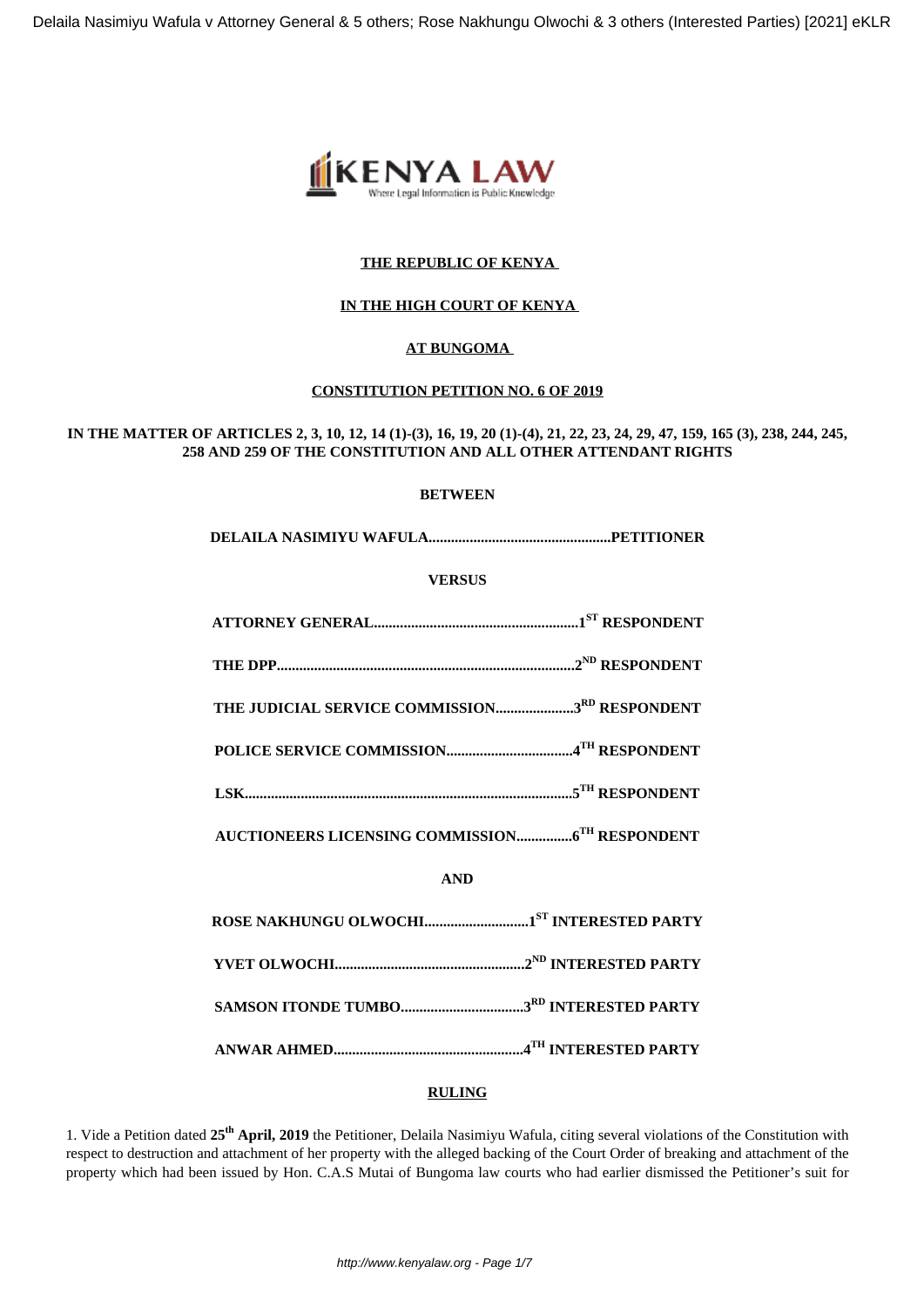lacking jurisdiction.

2. The factual background as set out in the petition is that, the Petitioner in the month of October, 2018 had earlier rented business premises from the  $2<sup>nd</sup>$  Interested Party, filled a suit against the 1<sup>st</sup> and  $2<sup>nd</sup>$  Interested Parties herein in the Bungoma law courts vide suit number 450 of 2018. The  $4<sup>th</sup>$  Respondent then acting for the  $1<sup>st</sup>$  and  $2<sup>nd</sup>$  Interested Parties filed an objection claiming the court didn't have jurisdiction to hear and determine the suit. The court ruled in favour of the 1<sup>st</sup> and 2<sup>nd</sup> Interested Parties in which the whole suit was dismissed on grounds that the court didn't have jurisdiction to hear and determine the said suit. That on  $19<sup>th</sup>$  March, 2019 the 3<sup>rd</sup> Interested Party went to the Petitioner's business premises accompanied by two police officers from Bungoma Police station and over thirty goons with an order of breaking and attachment of property which had been issued by Hon. C.A.S Mutai of Bungoma law courts who had earlier dismissed the Petitioner's suit. The 2<sup>nd</sup> Interested Party had issued the Petitioner with an eviction notice which the Petitioner had objected to at the Business Premises Rent Tribunal and hence there was a pending suit vide the said BPRT suit No. 12 of 2019 which was to come up for hearing in September 2019. The  $3<sup>rd</sup>$  Interested Party finding the business premises open and business on going, directed the goons to get down to work and who demolished the business by damaging property and stealing some valuables while two police officers kept watch. The petitioner contends that the action of the 3<sup>rd</sup> Interested Party and the Police Officers action in forcefully evicting the Petitioner has denied her the right to be heard by the BPRT. The petitioner states that she brings her petition in the public interest and for the protection of the rule of law with respect to exercise of duties and functions. She avers that her right to be heard both in Bungoma law courts and the Business Premises Rent Tribunal was violated according to Article 22 and 258 of the Constitution of Kenya. She further avers that the National Police Service did not adhere to Article 244 of the Constitution when handling the issue.

3. The constitutional foundation for the petition is said to be Articles 2, 3, 10, 12, 14 (1) -(3), 16, 19, 20 (1) -(4), 21, 22, 23, 24, 29, 47, 159, 165 (3), 238, 244, 245, 258 and 259.

4. The Petitioner seeks the following reliefs:

**a) A declaration that the earlier orders issued in the suit no. 450 of 2018 are NULL and VOID as the said court declared itself without jurisdiction.**

**b) A declaration that the act of 1st, 2nd, 3rd and 4th Interested Parties to forcefully evict the Petitioner, by demolishing, damaging and stealing her valuables was a criminal offence and they be prosecuted for the same.**

**c) A declaration that the Petitioner's constitutional right to equality before the law, human dignity, fair administrative action and fair hearing as guaranteed by Article 25 (c), 27, 28, 29, 47 and 50 of the Constitution were violated and/or threatened to be violated by the 4th Interested Party.**

**d) A declaration that the police officers turning a proclamation order to an eviction order leading to damage of property and stealing was unlawful.**

**e) An order directing the 2nd interested party to refund the petitioner's deposit and rent to the tune of Kshs 12,500 with interest at court rates.**

**f) A declaration that the 4th interested party's action of ignoring the law to satisfy the interest of his clients was malicious and a direction to the 5th respondent to take disciplinary action upon him as per their rules and regulations.**

**g) An order directing the 6th respondent to take disciplinary action against the 3rd interested party for incompetence and irregularities as per their rules and regulations.**

**h) An order that the 1st 2nd 3rd and 4th interested parties do pay the petitioner damages for forceful eviction and damage to property.**

**i) General damages consequential upon the declarations of violation of the fundamental rights.**

**j) That the costs and interest of this petition be provided for.**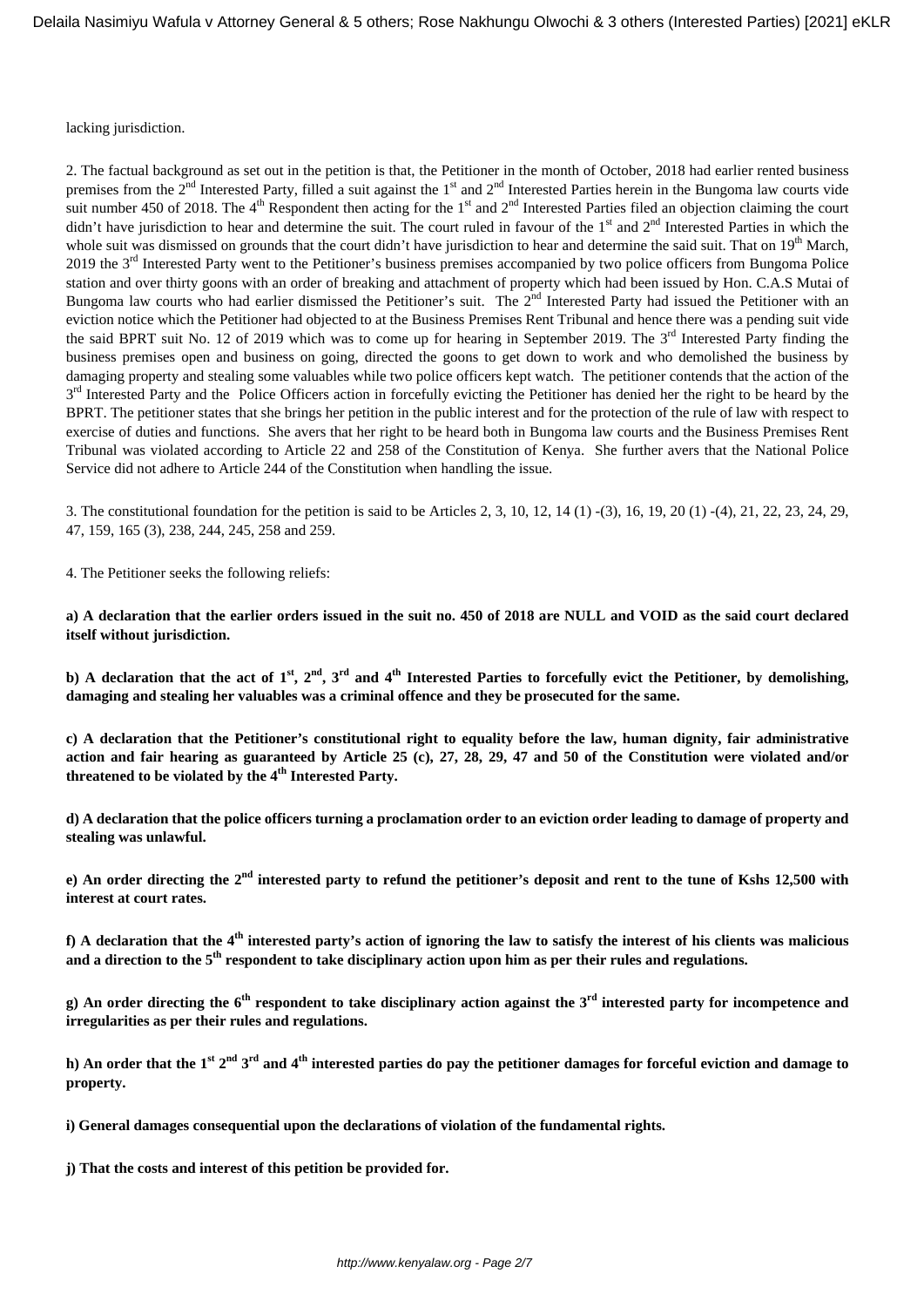#### **k) Such further, other and consequential orders this honourable court may deem fit to grant.**

5. Upon being served, the 1<sup>st</sup> and 2<sup>nd</sup> Interested Parties filled their response to the Petition through replying affidavits and in addition raised a notice of preliminary objection dated **1 st September, 2021** on point of law seeking the dismissal of the Petition with costs to the Petitioner, on the grounds that:

#### **i. The Petition raises no bonafide constitutional issue.**

**ii. The Petition goes to the principle of Constitutional avoidance.**

**iii. The Petitioner has not demonstrated the violation of her constitutional rights.**

**iv. The Petitioner's claim can be addressed in an ordinary civil suit and this court lacks jurisdiction to entertain this petition.**

**v. The issues raised in the Petition are contentious issues that cannot be dealt by a constitutional petition.**

#### **vi. The petition is an abuse of court process.**

6. Directions were given on 22nd November, 2021 which were to the effect that the preliminary objection raised herein be dealt with first and that the same be canvassed by way of written submissions. I have, before me, written submissions filed by the Petitioner and the  $1<sup>st</sup>$  and  $2<sup>nd</sup>$  Interested Parties. The rest of the parties did not file any submissions regarding the said preliminary objection dated 1/9/2021.

7. In their written submissions, the 1<sup>st</sup> and 2<sup>nd</sup> Interested Parties based their arguments on six points. The first point relates to want of bonafide constitutional issues and lack of jurisdiction of this court to determine the petition, on account of Articles 162 of the Constitution and section 13 of the Environment and Land Court Act, 2011. Counsel relied on the case of CNM v. WMG (2018) eKLR.

8. With regard to the second point, it is submitted that the Petition goes counter to the principle of Constitutional avoidance as the issues raised can be canvassed by an ordinary civil suit founded on land law. Counsel relied on the case of **Council of County Governors V. Attorney General & 12 Others (2018) eKLR** amongst others.

9. On point three, it is submitted that the Petitioner has not demonstrated the violation of her constitutional rights. Counsel relied on the cases of **Francis Kimolo Kimatu & 58 others v. Attorney General & 3 Others** and **Purity Kanini Mugo & 52 others (interested Parties) (2021) eKLR.**

10. On the fourth point, it is argued that the issues raised in the petition can be addressed in an ordinary civil suit and thus this court lacks jurisdiction to determine this petition.

11. On the fifth point, it is argued that the issues raised in the petition are contentious and cannot be dealt with by a constitutional petition. Counsel relied on the case of **Bandari Investment Company Limited v. National Police Service & 22 Others (2018) eKLR.**

12. On the sixth point, about the petition being an abuse of court process., based on the argument that the totality of the other points meant that the petition was filed in abuse of process, and ought to be struck out.

13. Finally, it is argued that since the petitioner was not acting in good faith and not in public interest and hence ought to be condemned to pay costs.

14. The petitioner on her part submitted on a single issue namely, the trial court's lack of jurisdiction. It was submitted that a court that pronounced itself to have no jurisdiction to continue receiving evidence and issuing orders for it to proceed to allow one party to enjoy jurisdiction at the expense of the other was a clear violation of the rights of the other party who was not given audience.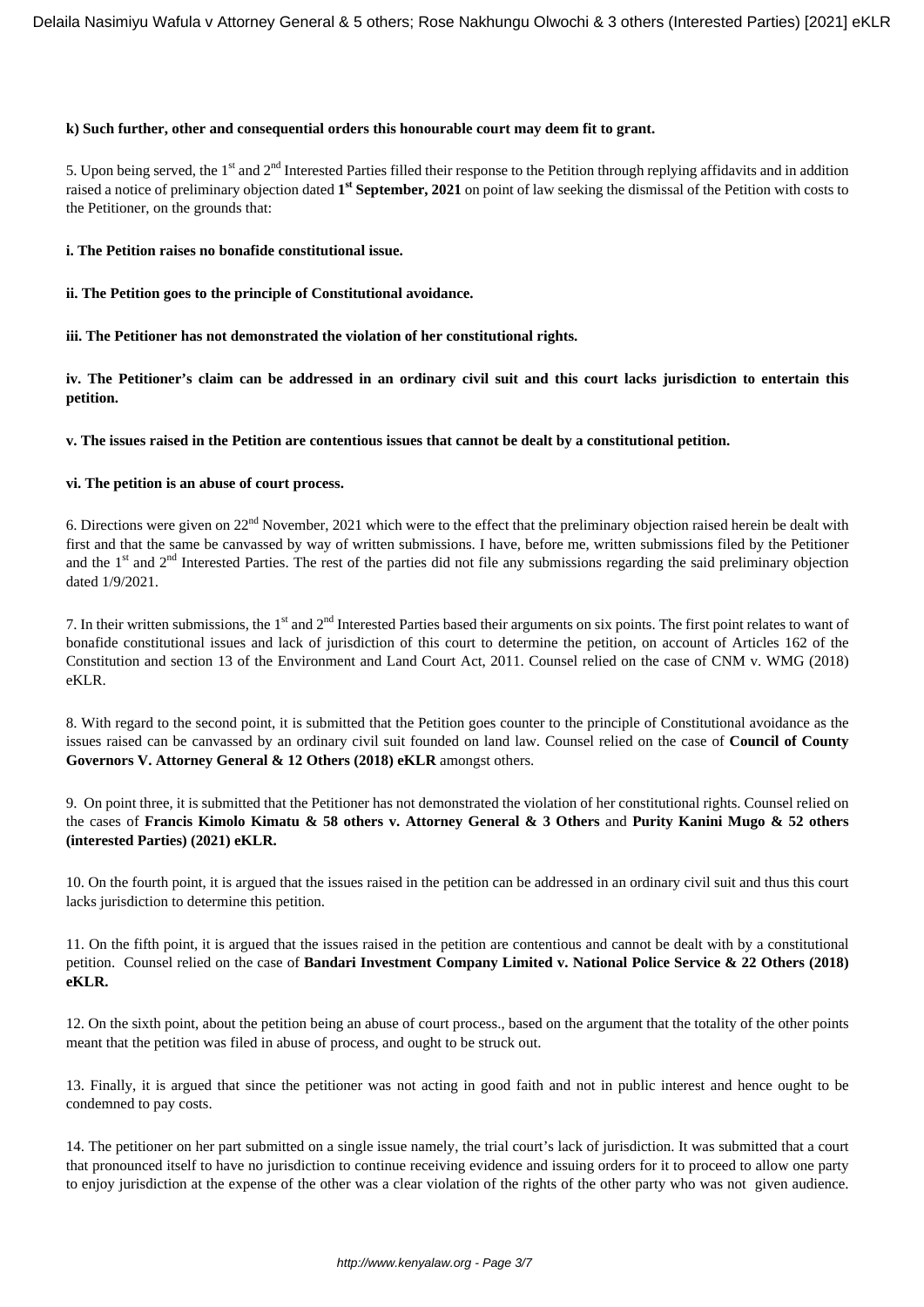Thus, the Petitioner's contention that her constitutional rights be heard in Bungoma law courts was violated by the  $3<sup>rd</sup>$  respondent, 1<sup>st</sup>, 2<sup>nd</sup> and 4<sup>th</sup> Interested Parties.

15. Although the Interested Parties have split their preliminary objection to six points, there is really only one substantive issue raised in the preliminary objection, and that is whether this court has jurisdiction to hear and determine the petition before me. The interested parties argue that it has no jurisdiction over the matter.

16. Jurisdiction of the High Court, generally, is explicitly stated in Article 165 of the Constitution. Under Article 165(3), the High Court has unlimited original jurisdiction in criminal and civil matters; jurisdiction to determine questions as to whether a fundamental right or freedom in the Bill of Rights has been denied or violated or infringed or threatened; jurisdiction to hear appeals from decisions of constitutional tribunals set up to remove a person from office, save for that set up under Article 144; jurisdiction to hear questions relating to interpretation of the Constitution; and any other original or appellate jurisdiction conferred by the Constitution. A variety of statutes have also conferred both original and appellate jurisdiction on the High Court, and there could be some that have restricted the jurisdiction of the High Court over certain matters. Article 165(5) of the Constitution has set out areas where the High Court has no jurisdiction, and that is with respect to matters reserved for the exclusive jurisdiction of the Supreme Court and the courts envisaged in Article 162(2) of the Constitution.

17. The matter before me is a petition, brought under a variety of constitutional provisions, which I have recited in paragraph 3 of this ruling. The preliminary objection, as framed, in my view, is challenging the jurisdiction of the High Court to entertain a constitutional petition.

18. I have reiterated above the jurisdiction of the High Court as vested by Article 165 of the Constitution. What is of relevance, at this stage, is jurisdiction relating to constitutional petitions. That is what Article 165(3)(b)(d) is about: that is the jurisdiction to hear and determine questions relating to fundamental rights and freedoms, and with respect to interpretation of the constitution.

19. The constitutional provisions upon which the petition before me is premised are Articles 2, 3, 10, 12, 14 (1) -(3), 16, 19, 20 (1) -(4), 21, 22, 23, 24, 29, 47, 159, 165 (3), 238, 244, 245, 258 and 259 of the constitution.

20. Articles 2 and 3 are located in Chapter One of the Constitution, which covers sovereignty of the people and supremacy of the Constitution. Article 2(1) states that no person may claim or exercise State authority except as authorized under the Constitution; while Article 3(1) states that every person has an obligation to respect, uphold and defend the constitution. Article 2(1) underlines the supremacy of the constitution, and the fact that State authority, usually claimed by institutions created by the constitution, such as the respondents, is to be exercised under the constitution. Under Article 3(1), an obligation is given to any person, including the petitioner to defend the constitution.

21. Article 10 is located in Chapter Two of the Constitution, which declares and defines what makes up the Republic of Kenya. Article 10 articulates the national values and principles of governance that that underpin the Republic of Kenya. The values and principles include patriotism, national unity, sharing and devolution of power, the rule of law, democracy and participation of the people; human dignity, equity social justice, inclusiveness, equality, human rights, non-discrimination and protection of the marginalized; good governance; and sustainable development. It is declared that these national values and principles of governance bind all State organs, State officers, public officers and all person whenever any of them applies or interprets the constitution; enacts, applies or interprets any law; or makes or implements public policy decisions.

22. Articles 258 and 259 are in Chapter Seventeen of the constitution, which carries general provisions. Article 258 is on enforcement of the constitution, and it gives every person a right to institute civil proceedings, claiming that the constitution has been contravened or threatened by the intervention. It also states that the person seeking enforcement of the constitution may be acting on behalf of another who cannot act in their own name; or acting as a member of or in the interest of a group or class of people; or acting in public interest; or an association acting in the interest of one or more of its members. Article 259 is about construction of the constitution. Article 259(1) states that the constitution should be interpreted in a manner that promotes its purposes, values and principles; advances the rule of law and human rights and the fundamental freedoms in the Bill of Rights; permits the development of the law; and contributes to good governance.

23. The cause before me is, in my view, framed as a constitutional petition, as it is properly anchored on constitutional provisions. Articles 2(1) and 3(1) are cited to underline the supremacy of the constitution, and the fact that all persons and institutions have a duty to protect, defend, respect and honour it. Articles 258 and 259(1) are cited to support the case that the petitioner was entitled,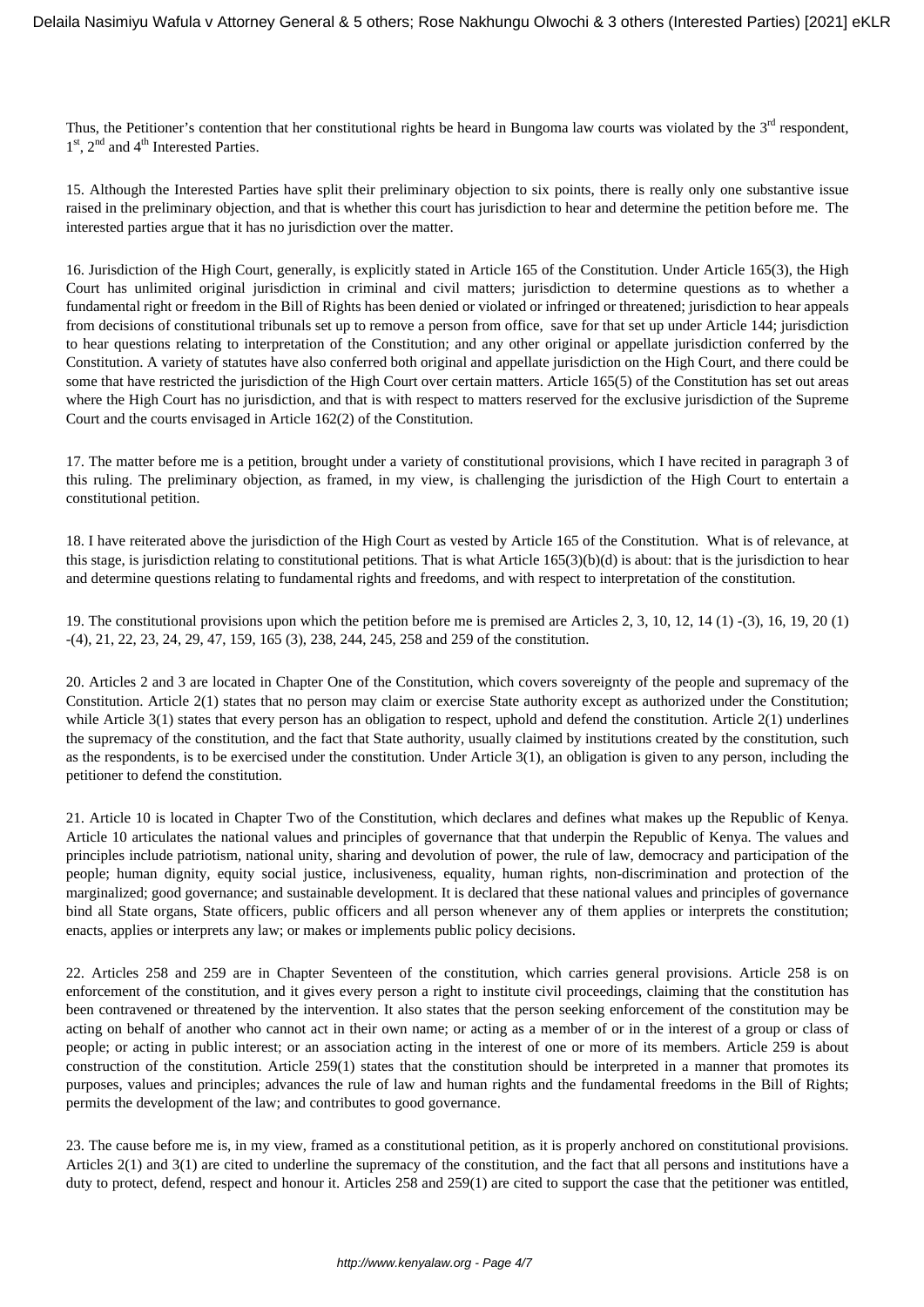under the constitution, to bring a constitutional petition, to allege its contravention or a threat of contravention. They are also meant to urge that in construing its provisions, the court ought to be bound to promote its purposes, values and principles; advance the rule of law, human rights and fundamental rights and freedoms; permit development of the law; and contribute to good governance.

24. The case by the petitioner, as i understand it, is not so much about violation of fundamental rights and freedoms, or human rights, but that the Respondents acted in a manner that did not measure up to the constitutional values and principles required of public bodies by the constitution. That is to say that they violated the constitution itself in the process of doing whatever they were required to do by the relevant legislation. I am of the persuasion that the petition before me is properly anchored in the constitution, and to a large extent it meets the standard of what a constitutional petition should be about. Whether it meets the standard set in **Anarita Karimi Njeru vs. Attorney General (1979) KLR 154, Meme vs. Republic [2004] eKLR**, in terms of meeting the minimum test for pleadings in this realm, is something that I shall revert to at the very tail end of this particular ruling. The court in **Anarita Karimi Njeru vs. Attorney General (1979) KLR 154**, which i believe is still the *locus classicus* in this area, despite more recent decisions, and the criticisms it has evoked, stated:

**"We would however again stress that if a person is seeking redress from the High Court on a matter which involves a reference to the constitution, it is important (if only to ensure that justice is done to his case) that he should set out with reasonable degree of precision that of which he complains, the provision said to be infringed and the manner in which they are alleged to be infringed."**

25. As stated above, Articles 10, 29, and 48 are about values and principles of governance generally, fair administrative action and in relation to freedom and security, which would bring the petition within the realm of Article 165(3)(ii), with respect to jurisdiction to interpret the constitution, and specifically in relation to determining questions whether anything said to be done under the constitution, or any law, was consistent with or contravention of the constitution. In my view, the matters raised in the petition bring the same within the jurisdiction of the High Court.

26. The Respondents herein are created by the constitution of Kenya, 2010. They are bound by the values and principles articulated by the constitution, and they are under an obligation to act fully in accordance with its provisions. They are accountable under the constitution. Any person, who is aggrieved by any of the acts of the Respondents, whether done under the constitution or any other law, has a right to challenge the said conduct under Article 165(3)(b)(d), by dint of Article 258, where the Respondents have conducted themselves in a manner inconsistent with or in contravention of the provisions of the constitution. That is what the petitioner alleges in her petition, and, in that respect, the High Court has jurisdiction to entertain the petition.

27. There is the argument that the dispute arises with respect to an eviction issue that can be dealt with by any Environment and Land Court, and that the High Court, by dint of Articles 162(2) and 165(5) of the constitution, has no jurisdiction over the matter, given that it falls generally over an area of law that has been reserved for the courts envisaged under Article 162(2) of the constitution. I find the argument in the case of **United States International University (USIU) vs. Attorney-General [2012] eKLR**, compelling, that the jurisdiction vested in the High Court by Article 165(3) is not absolute, and is subject to Article 165(5), which forbid the High Court from exercising jurisdiction over matters falling within the jurisdiction reserved for the courts envisaged in Article 162(2) of the said constitution. I agree, Article 165(3) does not give the High Court exclusive jurisdiction over constitutional matters, and that jurisdiction can also be exercised by the other courts, within the context of the matters falling within the jurisdiction of those courts. However, with due respect, I am not persuaded that Article 165(5) expels the jurisdiction of the High Court when it comes to matters reserved for the courts envisaged in Article 162(2). The jurisdiction granted under 162(2) (b), to the Environment and Land Court, relates to hearing and determining disputes relating to the environment and the use and occupation of, and title to, land. The jurisdiction under Article 165(3) is to determine the constitutionality, or otherwise, of acts or conduct of public officers and institutions. The fact that the underlying dispute falls under Article 162(2), does not, in my view, take away the jurisdiction of the High Court to exercise jurisdiction under Article 165(3). The use of "subject to clause 5" in Article 165(3), in my understanding, simply raises the flag, that when the High Court exercises jurisdiction under Article 165(3), on the constitutionality of some action or conduct of or by a state officer or institution, where the underlying dispute falls under Article 162(2), must be alive to the fact that its realm is limited to the constitutional question, and that it has no jurisdiction to look at anything else beyond that. It is indeed a fine line. I am not persuaded that the High Court does not have jurisdiction with respect to such matters, nor that diving into such matters in regards to constitutional questions would amount to exercising supervisory jurisdiction over the courts contemplated under Article 162(2) of the constitution. I may add that the Environment and Land Court would have complementary jurisdiction. In fact, its jurisdiction would be broader than that of the High Court, it can address the environment and the use and occupation of, and title to land aspects of the dispute, as well as the constitutional aspects. In that sense, the petitioner herein would be better off before the Environment and Land Court, but that is not the same as saying that the High Court lacks jurisdiction.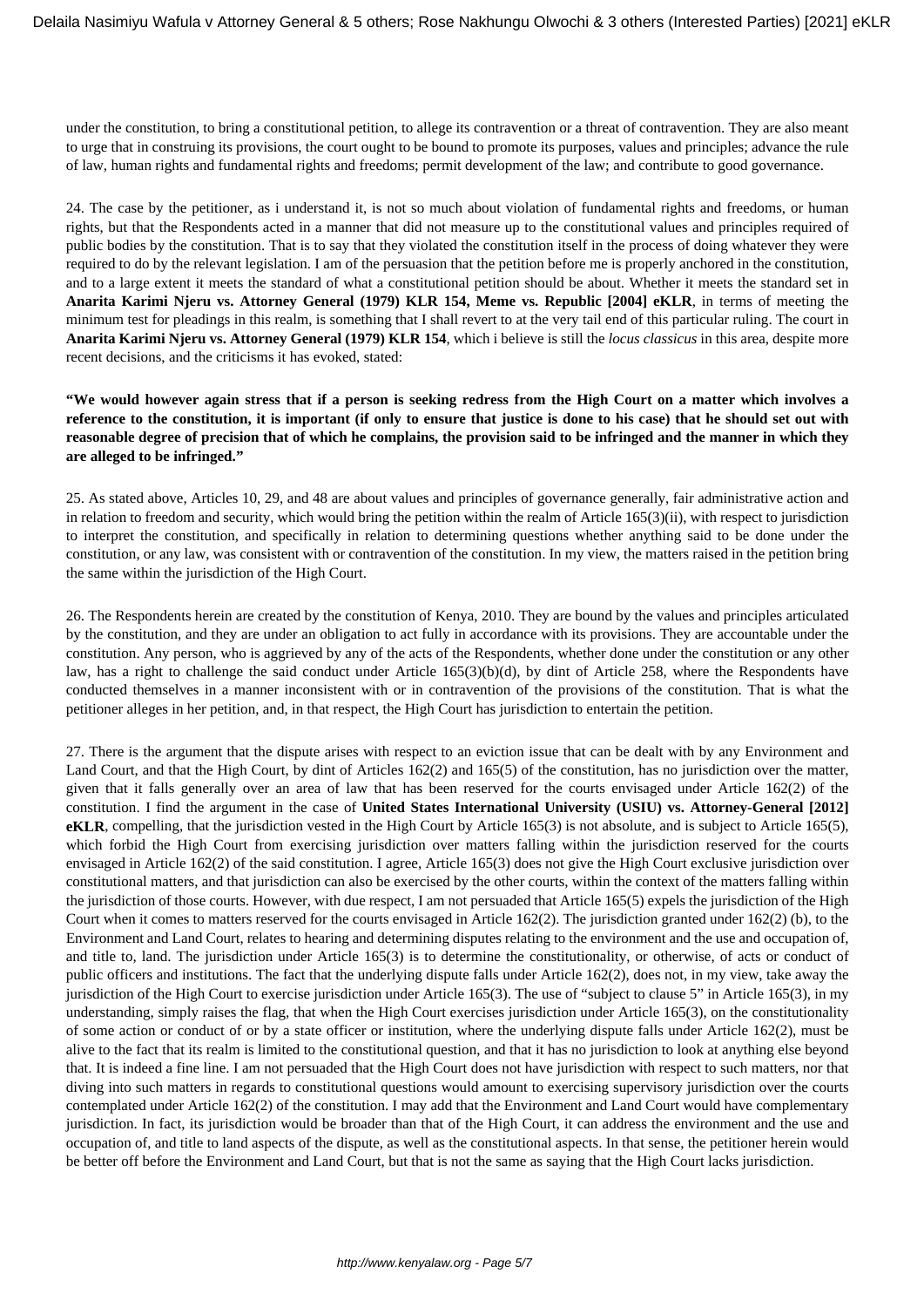28. Let me head back to **Anarita Karimi Njeru vs. Attorney General (1979) KLR 154** case and ask myself whether the petitioner has set out, with reasonable degree of precision, that of which he complains, the provisions said to be infringed and the manner in which they are alleged to be infringed. I have dealt with aspects of this elsewhere. The provisions have been identified, and the manner of the alleged infringement has also been set out. Indeed, the factual background to the petition has been set out. The facts of the case do form the foundation of the petition, and without them the legal arguments would hang in the air. What is alleged to be a narration of that factual background of the case is incredibly sketchy, as set out in the petition with no affidavit in support. Indeed, the petition only talks about the trial court issuing orders in favour of the  $1<sup>st</sup>$  and  $2<sup>nd</sup>$  Interested Parties despite ruling on lacking the jurisdiction to determine the matter. There is a supporting affidavit but there is no averment as to how the  $1<sup>st</sup>$ ,  $2<sup>nd</sup>$  and  $4<sup>th</sup>$  interested parties approached the court to seek the contentious orders or attachment of the relevant orders. No documents have been attached to support the actions or conduct of the Respondents and Interested Parties as is complained about, and which forms the basis for the petition. All these were needed to be availed so as to ensure that the petition as framed and with precision could easily be seen by the court to which it has been presented.

29. A party is bound by his/her pleadings. The foundation of the petitioner's case ought to be the facts upon which the petition is founded. A cause without a factual foundation or basis has no legs to stand on. A spectacular legal or constitutional basis cannot save it, for the constitutional or legal basis is, itself, supposed to be founded on a well-tailored factual background. Lack of a supporting affidavit with the relevant contentious court rulings and orders embarrasses the Respondents and Interested Parties, in terms of what exactly they are expected to respond to; and to this Honourable court in terms of understanding the actual or real issues in dispute. Parties should always be alive to the fact that they may, both sides, be privy to all the facts in the matter at hand, but the court is never privy to the same. It should not be expected that the court would somehow get to discover or unearth those facts.

30. It is not up to the court to dig out the facts. It is up to the parties to bring them out, so as to assist the court do justice based on those facts. Where facts are not fully disclosed then there is a gap, a deficiency, and it would be pretentious to assume that the court would do justice when it only has half of the facts. In this case, the six Respondents are accused of violating the constitution by enabling the four Interested Parties to forcefully and unlawfully evict the Petitioner causing theft and damage of her property. Yet these facts are not coherently pleaded, if at all, and there is no documentary material placed before the court to support the fact of the alleged conduct or action by the Respondents. The case is not just about eviction, theft and damage of property but also violation of the Petitioner's constitutional right to a fair hearing and to be heard. The petitioner should have done more, in terms of pleading on these matters, and supporting those pleadings with relevant documentary material, relating to the damage, theft and eviction.

31. In view of the above, it is my finding that the petitioner has not set out, with a reasonable degree of precision, that of which she complains. The basic standard, set in **Anarita Karimi Njeru vs. Attorney General (1979) KLR 154,** has not been met. There is no logical factual background that can provide basis for allowing the petition herein to go for hearing. Further, I shall not uphold the preliminary objection, on the grounds articulated, as i am not persuaded that the High Court has no jurisdiction to entertain the petition, but i will strike out the petition, which I hereby do, on the ground that it does not meet the threshold set in **Anarita Karimi Njeru vs. Attorney General (1979) KLR 154**.

32. This being a constitutional matter, there shall be no order as to costs.

33. It is so Ordered.

## **DATED AND DELIVERED AT BUNGOMA 16TH THIS DAY OF DECEMBER, 2021.**

**D. KEMEI**

**JUDGE**

**In the presence of:**

**No appearance Petitioner** 

**No appearance for 1st Respondent**